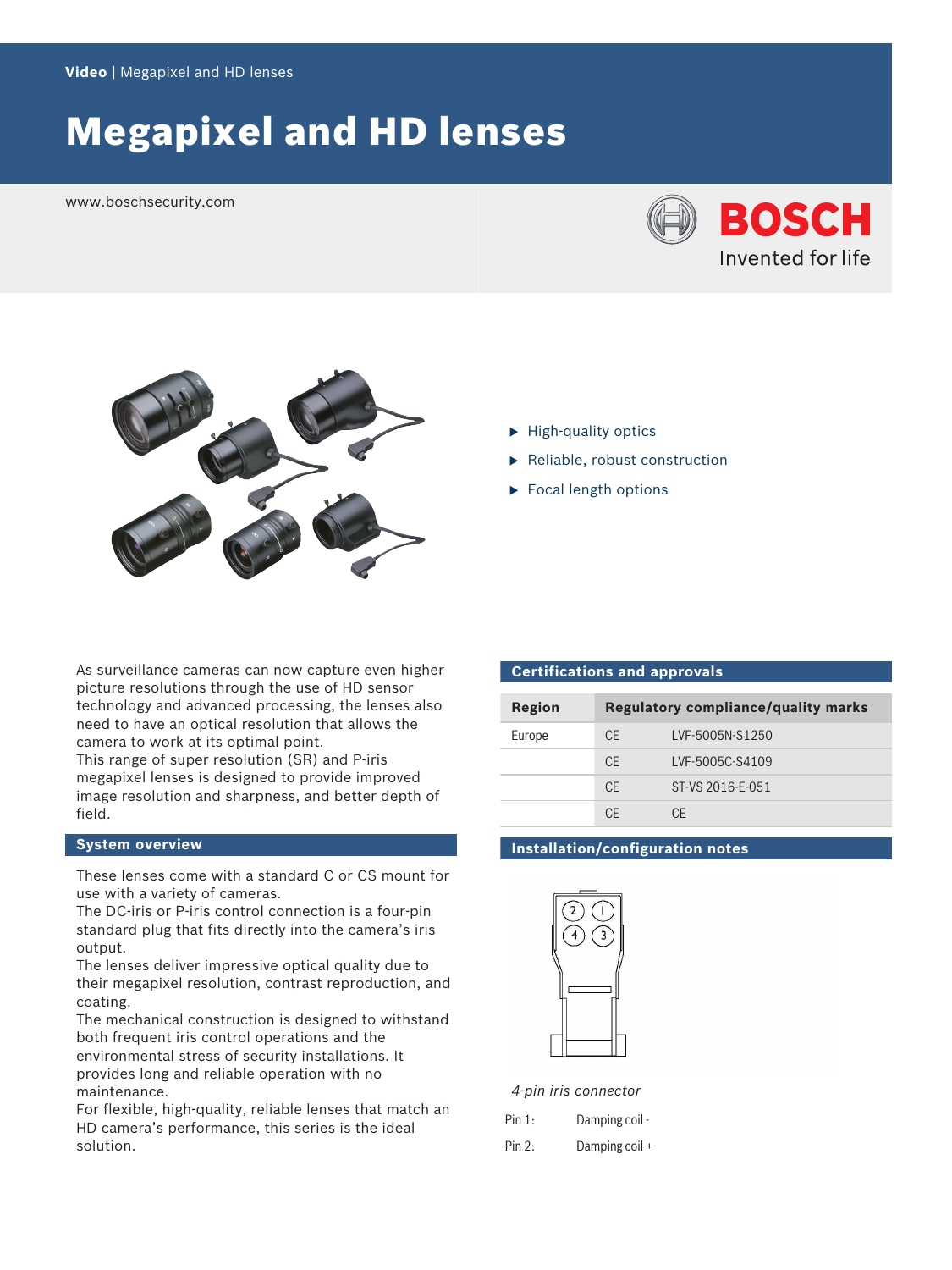Pin 3: Driving coil + (open) Pin 4: Driving coil -

## **Technical specifications**

| LVF-5003C-P2713                                  |                                                                              |  |
|--------------------------------------------------|------------------------------------------------------------------------------|--|
| Maximum sensor<br>format                         | $1/2.7$ -inch                                                                |  |
| <b>Optical resolution</b>                        | 3 Megapixels                                                                 |  |
| <b>Focal length</b>                              | $2.7 - 13$ mm                                                                |  |
| Iris range                                       | F1.4 to close                                                                |  |
| Min object distance                              | 0.3 m(1 ft)                                                                  |  |
| <b>Back focus distance</b><br>(values in air)    | 8 mm (0.315 in)                                                              |  |
| Weight                                           | 87 g (0.19 lb)                                                               |  |
| <b>Dimensions</b>                                | Ø 47 mm (excluding focus and zoom knobs<br>and iris block) x 75.11 mm        |  |
| Lens mount                                       | <b>CS</b>                                                                    |  |
| Angle of view (HxV)<br>1/3-inch sensor 4:3       | $102 \times 74$ ° Wide<br>22.4 x 16.9° Tele                                  |  |
| Angle of view (HxV)<br>1/3-inch sensor 16:9      | 113 x 60° Wide<br>24.3 x 13.8° Tele                                          |  |
| Angle of view (HxV)<br>1/2.7-inch sensor<br>16:9 | 126 x 66° Wide<br>26.7 x 15.2° Tele                                          |  |
| Angle of view (HxV)<br>1/2.8-inch sensor<br>16:9 | $122 \times 64^{\circ}$ Wide<br>25.9 x 14.7° Tele                            |  |
| Iris control                                     | 4-pin, P-iris control                                                        |  |
| Focus ctrl                                       | manual                                                                       |  |
| Zoom ctrl                                        | manual                                                                       |  |
| <b>IR corrected</b>                              | yes                                                                          |  |
| Environmental                                    |                                                                              |  |
| - Operating<br>Temperature                       | $-10^{\circ}$ C to + 50 $^{\circ}$ C (+14 $^{\circ}$ F to +122 $^{\circ}$ F) |  |
| - Storage Temperature                            | -40°C to +60°C (-40°F to + 140°F)                                            |  |
| - Operating Humidity                             | Up to 60% RH non-condensing                                                  |  |
| LVF-5005C-S1803                                  |                                                                              |  |
| Maximum sensor<br>format                         | 1/2.5-inch (Sensor diagonal 7.2 mm)                                          |  |
| <b>Optical resolution</b>                        | 5 Megapixels                                                                 |  |
| <b>Focal length</b>                              | $1.8 - 3$ mm                                                                 |  |
| Iris range                                       | F1.8 to F8                                                                   |  |

| LVF-5005C-S1803                                  |                                                                            |
|--------------------------------------------------|----------------------------------------------------------------------------|
| Min object distance                              | $0.5$ m $(1.64$ ft)                                                        |
| <b>Back focus distance</b><br>(values in air)    | 8.3 mm (0.33 in)                                                           |
| Weight                                           | 63g (0.134 lb)                                                             |
| <b>Dimensions</b>                                | Ø 50 mm x 49.3 mm                                                          |
| Lens mount                                       | <b>CS</b>                                                                  |
| Angle of view (HxV)<br>1/3-inch sensor 4:3       | 102.7 x 86.4° Wide<br>74.6 x 59.5° Tele                                    |
| Angle of view (HxV)<br>$1/3$ -inch sensor $16.9$ | 110.4 x 78.2° Wide<br>82.5 x 52.6° Tele                                    |
| Angle of view (HxV)<br>1/2.7-inch sensor<br>16:9 | 115.5 x 83.7° Wide<br>87.9 x 57.1° Tele                                    |
| Angle of view (HxV)<br>1/2.8-inch sensor<br>16:9 | 113.7 x 81.7° Wide<br>86 x 55.5° Tele                                      |
| Iris control                                     | 4-pin, DC control                                                          |
| Focus ctrl                                       | manual                                                                     |
| Zoom ctrl                                        | manual                                                                     |
| <b>IR corrected</b>                              | yes                                                                        |
|                                                  |                                                                            |
| Environmental                                    |                                                                            |
| - Operating<br>Temperature                       | -10°C to+50°C (+14°F to +122°F)                                            |
| - Storage Temperature                            | -40°C to +70°C (-40°F to + 158°F)                                          |
| - Operating Humidity                             | Up to 93% non-condensing                                                   |
| LVF-5005C-S4109                                  |                                                                            |
| Maximum sensor<br>format                         | $1/1.8$ -inch                                                              |
| <b>Optical resolution</b>                        | 5 Megapixels                                                               |
| <b>Focal length</b>                              | $4.1 - 9$ mm                                                               |
| Iris range                                       | F1.6 to F8                                                                 |
| Min object distance                              | $0.3 \text{ m} (1 \text{ ft})$                                             |
| <b>Back focus distance</b><br>(values in air)    | 12.72 mm (wide),<br>19.94 mm (tele)                                        |
| Weight                                           | 130 g (0.29 lb)                                                            |
| <b>Dimensions</b>                                | Ø 62.9 mm (excluding focus and zoom<br>knobs) x 66.6 mm (excluding flange) |
| Lens mount                                       | CS                                                                         |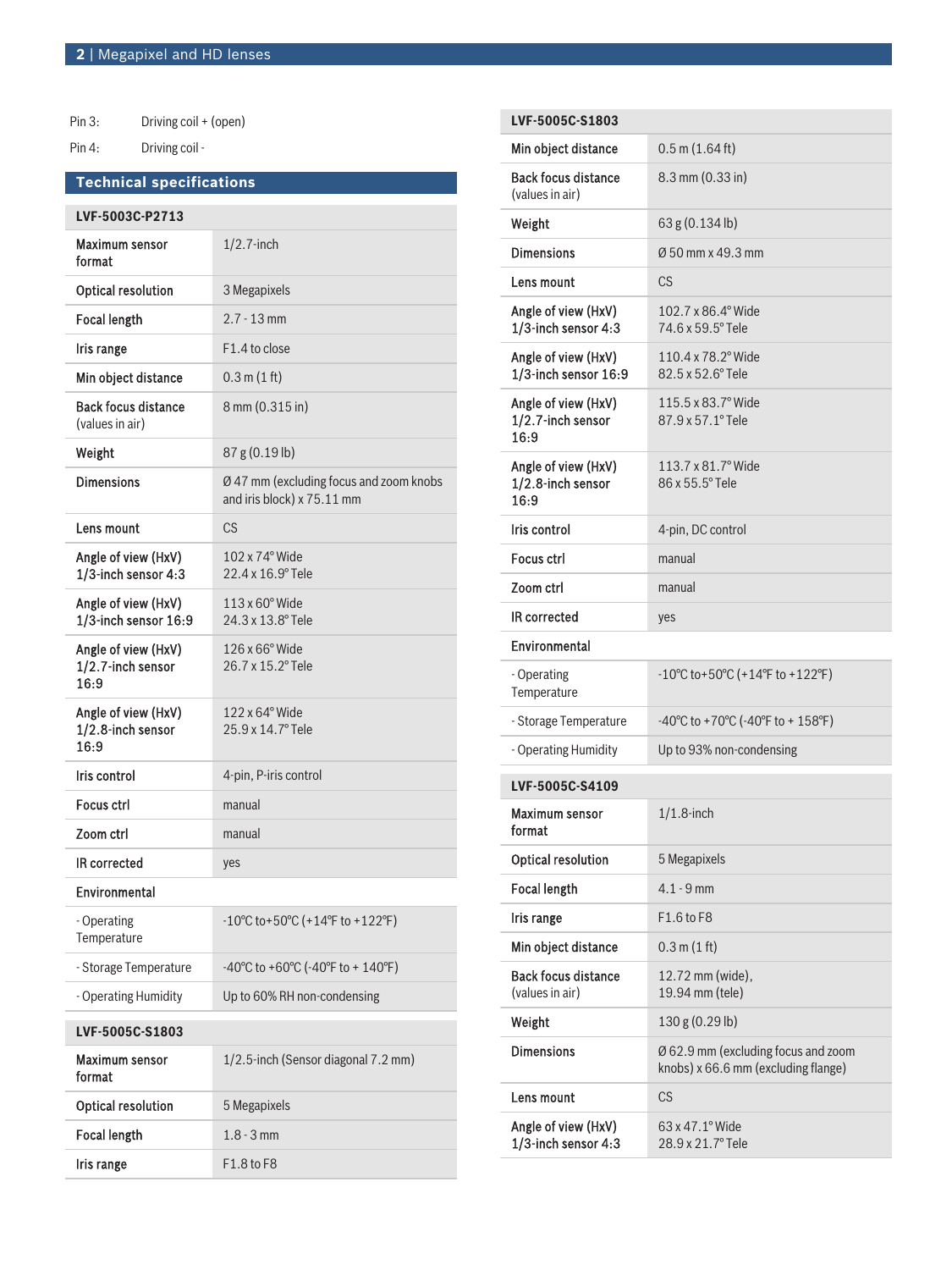| LVF-5005C-S4109                                  |                                                                              |  |
|--------------------------------------------------|------------------------------------------------------------------------------|--|
| Angle of view (HxV)<br>1/3-inch sensor 16:9      | 72.8 x 40.7° Wide<br>33.3 x 18.8° Tele                                       |  |
| Angle of view (HxV)<br>1/2.7-inch sensor<br>16:9 | 80.4 x 44.8° Wide<br>36.7 x 20.7° Tele                                       |  |
| Angle of view (HxV)<br>1/1.8-inch sensor<br>16:9 | $100.9 \times 55.9$ ° Wide<br>45.7 x 25.7° Tele                              |  |
| Iris control                                     | 4-pin, DC control                                                            |  |
| <b>Focus ctrl</b>                                | manual                                                                       |  |
| Zoom ctrl                                        | manual                                                                       |  |
| <b>IR corrected</b>                              | yes                                                                          |  |
| Environmental                                    |                                                                              |  |
| - Operating<br>Temperature                       | $-10^{\circ}$ C to + 50 $^{\circ}$ C (+14 $^{\circ}$ F to +122 $^{\circ}$ F) |  |
| - Storage Temperature                            | -40°C to +70°C (-40°F to + 158°F)                                            |  |
| - Operating Humidity                             | Up to 93% non-condensing                                                     |  |
| LVF-5005C-S0940                                  |                                                                              |  |
| Maximum sensor<br>format                         | 1/2.5-inch (Sensor diagonal 7.2 mm)                                          |  |
|                                                  |                                                                              |  |
| <b>Optical resolution</b>                        | 5 Megapixels                                                                 |  |
| <b>Focal length</b>                              | $9 - 40$ mm                                                                  |  |
| Iris range                                       | F1.5 to F8                                                                   |  |
| Min object distance                              | $2.5 \text{ m}$ (8.2 ft)                                                     |  |
| <b>Back focus distance</b><br>(values in air)    | 8.6 mm (wide);<br>13.19 mm (tele)                                            |  |
| Weight                                           | 88 g (0.19 lb)                                                               |  |
| <b>Dimensions</b>                                | Ø 55 mm x 49.3 mm                                                            |  |
| Lens mount                                       | CS                                                                           |  |
| Angle of view (HxV)<br>1/3-inch sensor 4:3       | 28.4 x 21.2° Wide<br>$6.7 \times 5^{\circ}$ Tele                             |  |
| Angle of view (HxV)<br>1/3-inch sensor 16:9      | 32.9 x 18.3° Wide<br>$7.7 \times 4.4^{\circ}$ Tele                           |  |
| Angle of view (HxV)<br>1/2.7-inch sensor<br>16:9 | 36.3 x 20.2° Wide<br>8.5 x 4.8° Tele                                         |  |
| Angle of view (HxV)<br>1/2.8-inch sensor<br>16:9 | 35.1 x 19.5° Wide<br>$8.2 \times 4.6^\circ$ Tele                             |  |
| Iris control                                     | 4-pin, DC control                                                            |  |

| LVF-5005C-S0940                                  |                                                                              |  |  |
|--------------------------------------------------|------------------------------------------------------------------------------|--|--|
| Zoom ctrl                                        | manual                                                                       |  |  |
| <b>IR corrected</b>                              | yes                                                                          |  |  |
| Environmental                                    |                                                                              |  |  |
| - Operating<br>Temperature                       | $-10^{\circ}$ C to + 50 $^{\circ}$ C (+14 $^{\circ}$ F to +122 $^{\circ}$ F) |  |  |
| - Storage Temperature                            | $-40^{\circ}$ C to +70 $^{\circ}$ C ( $-40^{\circ}$ F to + 158 $^{\circ}$ F) |  |  |
| - Operating Humidity                             | Up to 93% non-condensing                                                     |  |  |
| LVF-5005N-S1250                                  |                                                                              |  |  |
| Maximum sensor<br>format                         | $1/1.8$ -inch                                                                |  |  |
| <b>Optical resolution</b>                        | 5 Megapixels                                                                 |  |  |
| <b>Focal length</b>                              | $12 - 50$ mm                                                                 |  |  |
| <b>Iris range</b>                                | F1.8 to T360                                                                 |  |  |
| Min object distance                              | $0.8$ m $(2.63$ ft)                                                          |  |  |
| <b>Back focus distance</b><br>(values in air)    | 10.19 mm (wide),<br>10.12 mm (tele)<br>values in air                         |  |  |
| Weight                                           | 175 g (0.386 lb)                                                             |  |  |
| <b>Dimensions</b>                                | Ø 52.4 mm x 89.3 mm                                                          |  |  |
| Lens mount                                       | C                                                                            |  |  |
| Angle of view (HxV)<br>1/3-inch sensor 4:3       | 20.9 x 15.7° Wide<br>5.3 x 4° Tele                                           |  |  |
| Angle of view (HxV)<br>1/3-inch sensor 16:9      | 24.1 x 13.5° Wide<br>$6.1 \times 3.4^\circ$ Tele                             |  |  |
| Angle of view (HxV)<br>1/2.7-inch sensor<br>16:9 | 26.6 x 14.9° Wide<br>$6.7 \times 3.8^\circ$ Tele                             |  |  |
| Angle of view (HxV)<br>1/1.8-inch sensor<br>16:9 | 33.2 x 18.6° Wide<br>8.3 x 4.7° Tele                                         |  |  |
| Iris control                                     | 4-pin, DC control                                                            |  |  |
| <b>Focus ctrl</b>                                | manual                                                                       |  |  |
| Zoom ctrl                                        | manual                                                                       |  |  |
| <b>IR</b> corrected                              | yes                                                                          |  |  |
| Environmental                                    |                                                                              |  |  |
| - Operating<br>Temperature                       | $-10^{\circ}$ C to + 50 $^{\circ}$ C (+14 $^{\circ}$ F to +122 $^{\circ}$ F) |  |  |
| - Storage Temperature                            | $-20^{\circ}$ C to $+60^{\circ}$ C ( $-4^{\circ}$ F to $+140^{\circ}$ F)     |  |  |
| - Operating Humidity                             | 35% to 90% non-condensing                                                    |  |  |